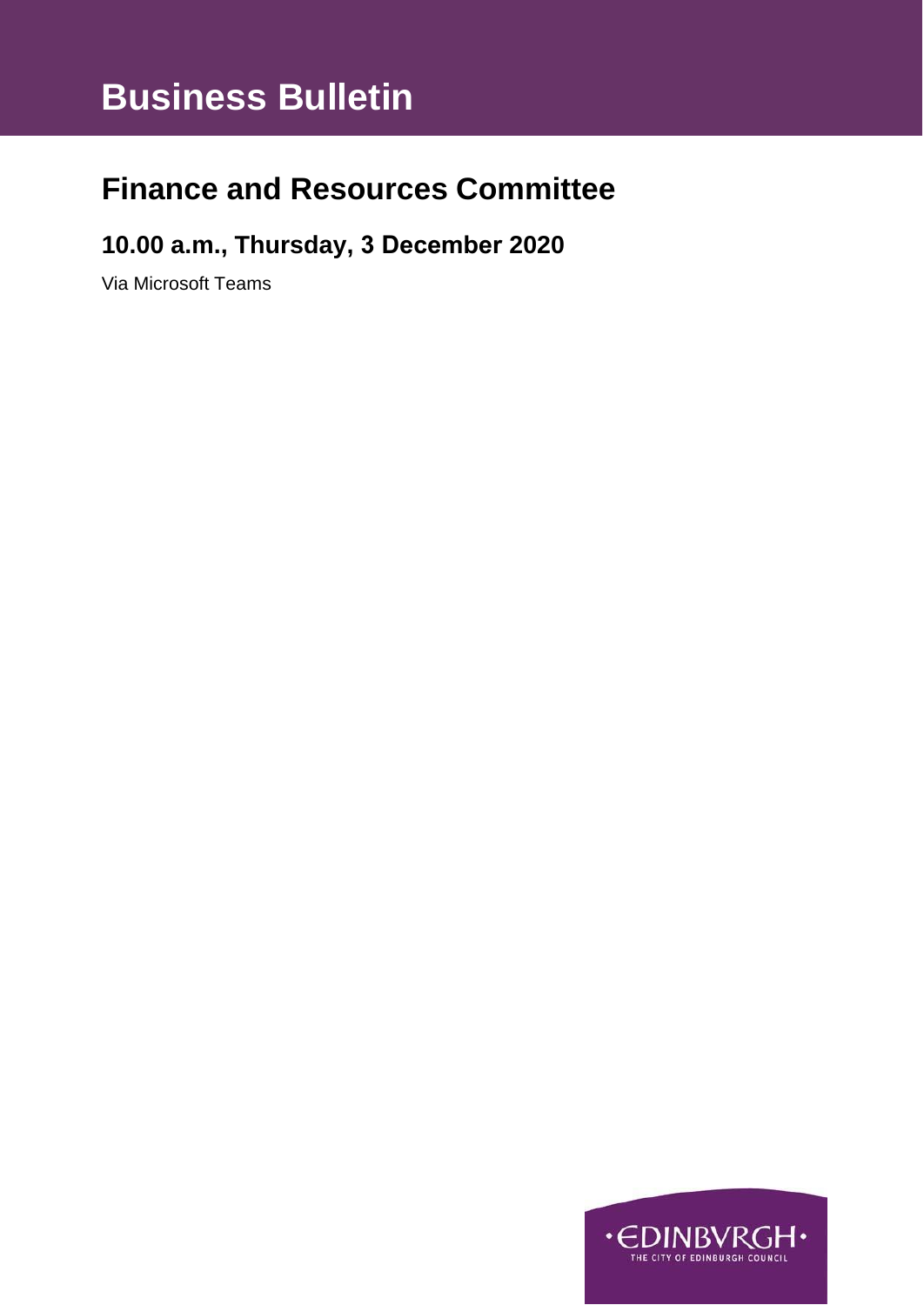## **Finance and Resources Committee**

#### **Convener:**

**Convener:** Convener Councillor Rob Munn



Vice-Convener Councillor Joan Griffiths



#### **Members: Contact:**

Councillor Chas Booth Councillor Graeme Bruce Councillor Gavin Corbett Councillor George Gordon Councillor Graham Hutchison Councillor Andrew Johnston Councillor Alasdair Rankin Councillor Neil Ross Councillor Mandy Watt

[Rachel](mailto:Blair.Ritchie@edinburgh.gov.uk) Gentleman Committee Services [rachel.gentleman@edinb](mailto:rachel.gentleman@edinburgh.gov.uk) [urgh.gov.uk](mailto:rachel.gentleman@edinburgh.gov.uk) 0131 529 4107

Sarah Stirling Committee Services [sarah.stirling@edinburgh](mailto:sarah.stirling@edinburgh.gov.uk) [.gov.uk](mailto:sarah.stirling@edinburgh.gov.uk) 0131 529 3009